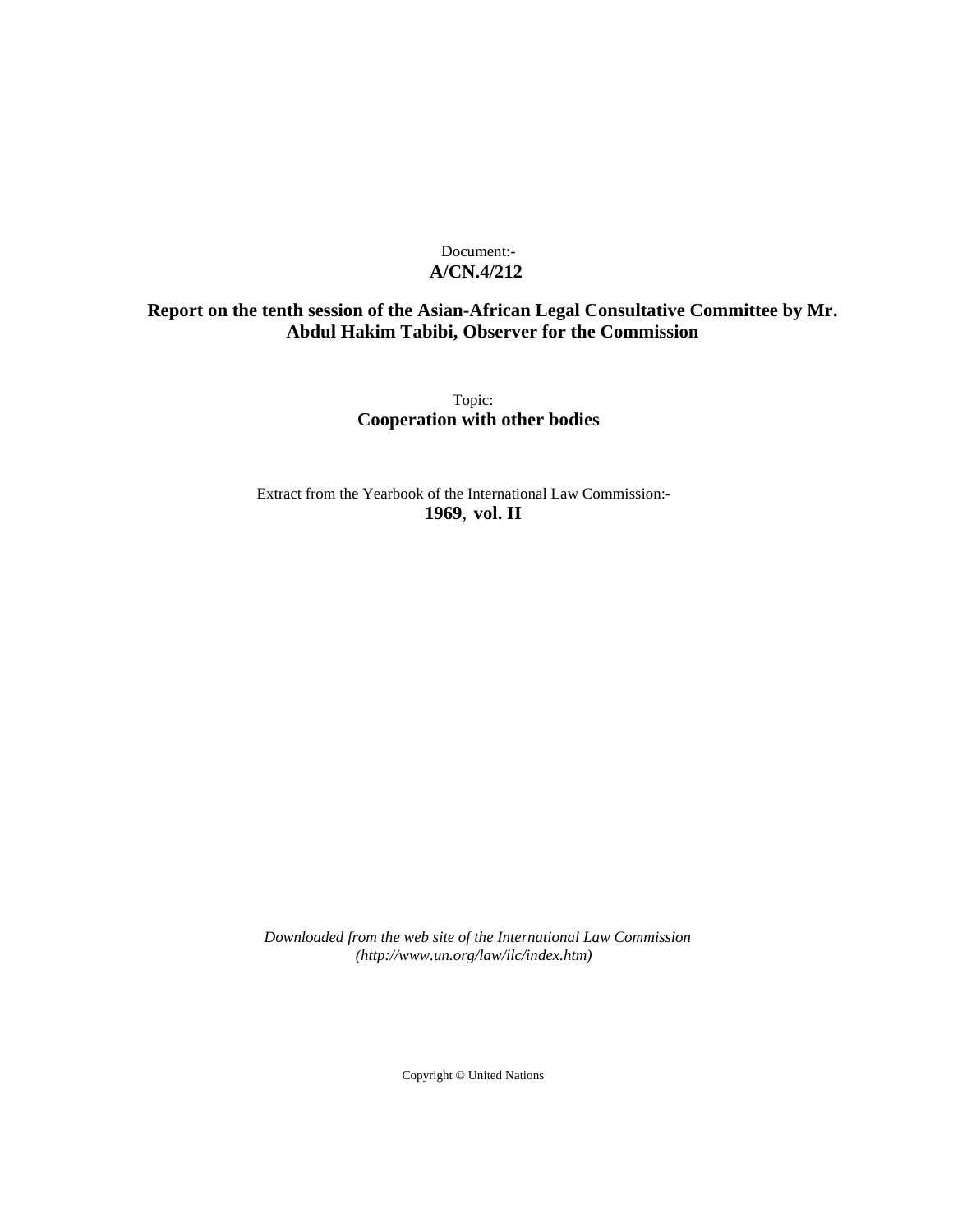# CO-OPERATION WITH OTHER BODIES

[Agenda item 5]

### **DOCUMENT A/CN.4/212**

**Report on the tenth session of the Asian-African Legal Consultative Committee, by Mr. Abdul Hakim Tabibi, Observer for the Commission**

> *[Original text: English] [9 June 1969]*

In accordance with the decision taken by the International Law Commission at its twentieth session,<sup>1</sup> I was asked by the Chairman of the Commission, Ambassador Jose Maria Ruda, to attend as an Observer for the Commission the Karachi meeting of the Asian-African Legal Consultative Committee during the last part of January 1969.

The Asian-African Legal Consultative Committee met for its tenth regular session at Karachi, Pakistan, from 21 to 30 January 1969. A special feature of the session was its utilization as a forum for consultation among Asian and African States on the law of treaties, in preparation for the second session of the United Nations Conference on the Law of Treaties. Two other subjects were considered at the session of the Committee: first, the rights of refugees and, secondly, the law of international rivers.

Eleven member States of the Committee were represented by high-level delegations. These were Ceylon, Ghana, India, Indonesia, Iraq, Japan, Jordan, Pakistan, Sierra Leone, Thailand and the United Arab Republic. Burma was the only member State not represented.

Thirteen non-member Asian and African States were represented by observers. These were Afghanistan,

Cambodia, Cyprus, the Democratic Republic of the Congo, Iran, Kenya, Mongolia, Morocco, Nigeria, Philippines, Republic of Korea, Singapore and Turkey. These observers were given full right of participation in the consideration of the law of treaties, on the same basis as representatives of member States.

In addition, the Office of the United Nations High Commissioner for Refugees was represented by two officials, who assisted in the deliberations of the Committee on the subject of refugees. Representatives of the American Society of International Law, the Federal Republic of Germany's Section of the International Law Association and the International Law Association of the Union of Soviet Socialist Republics also attended as observers.

The full list of delegates and observers who attended the session is annexed to this report (annex I).

The proceedings were conducted in English, which is the working language of the Committee, but facilities for simultaneous interpretation were provided for French-speaking observers.

Mr. Sharifuddin Pirzada, Attorney General of Pakistan, was elected President of the session and Mr. Shukri Al Muhtadi of Jordan was elected Vice-President.

The session was inaugurated by the Minister for Law and Parliamentary Affairs, Government of Pakistan, in his capacity as the personal representative of the Pre-

<sup>1</sup> See *Yearbook of the International Law Commission, 1968,* vol. II, document A/7209/Rev.l, p. 225, para. 109.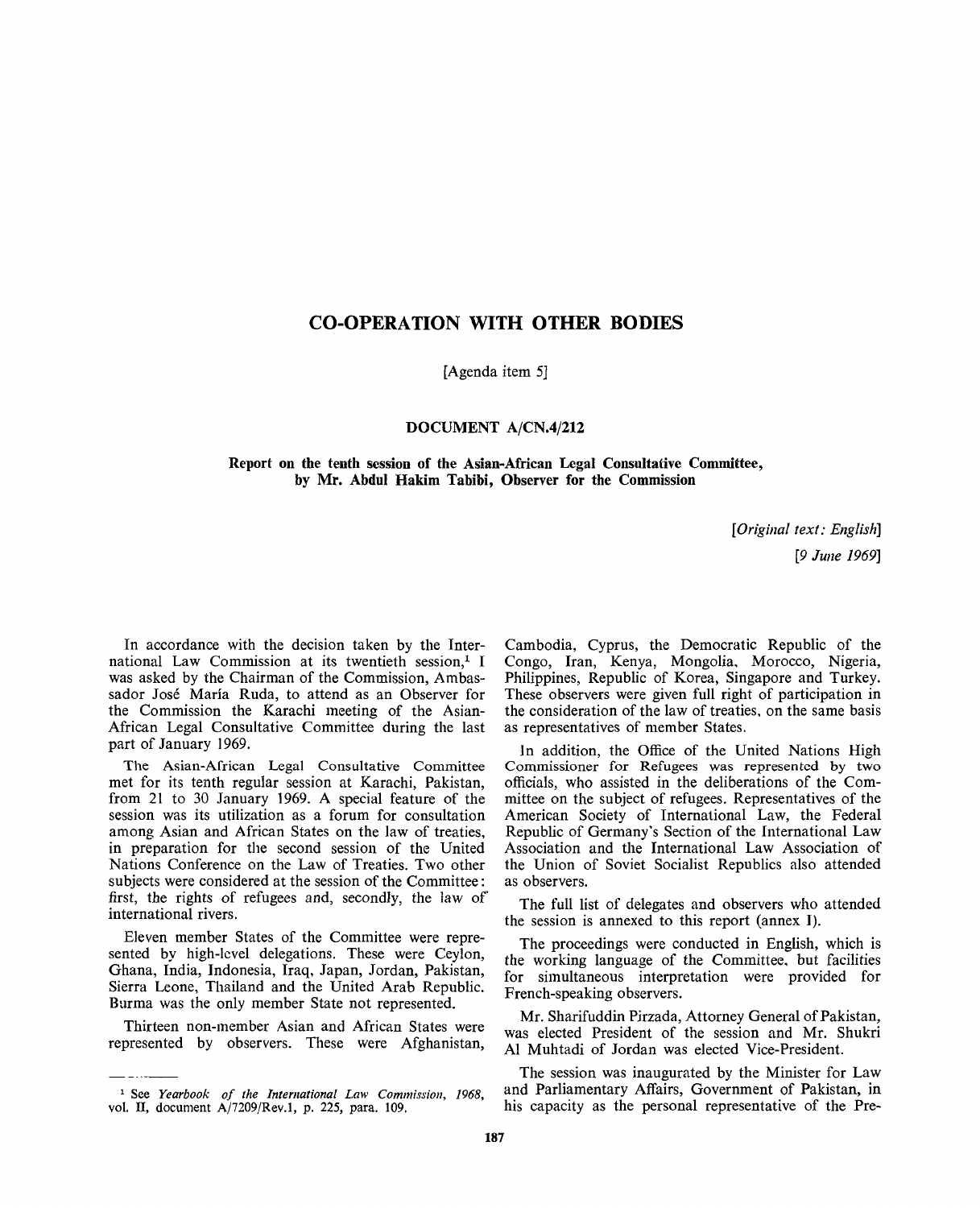sident of Pakistan. At the inaugural meeting the heads of delegation of the member States of the Committee made general statements. The only observer invited to address the inaugural session was the representative of the International Law Commission. The text of the statement which I made is annexed to this report (annex II).

I was also invited to attend the private meeting of the heads of delegation. It was at this private meeting that I was asked to explain my personal views about the steps to be taken by the Asian-African Legal Consultative Committee regarding the second session of the United Nations Conference on the Law of Treaties. I am happy to say that the suggestions which I made at that meeting were received with favour and materialized later on at Vienna in article 62 *bis* as a famous compromise formula.

### *Law of treaties*

The Committee began the discussion on the subject of the law of treaties at its very first business meeting held on 21 January 1969. The Committee had been considering this subject since its seventh session held at Baghdad in 1965, as a matter arising out of the work done by the International Law Commission, in conformity with the provisions of article 3 *(a)* of the Committee's Statutes. This provision makes it obligatory for the Committee to consider the reports of the Commission and make its recommendations thereon to its member Governments. The special importance given to this subject at the Karachi session was a consequence of requests made by certain Asian and African Governments for an opportunity to discuss important issues in preparation for the second session of the United Nations Conference on the Law of Treaties. After two plenary meetings were devoted to a general consideration of the subject, two sub-committees were constituted for a detailed discussion of certain important articles, namely, articles 2, 5 *bis,* 12 *bis,* 16, 17, 62 *bis, 69 bis,* and 76. The reports made by the sub-committees were adopted by the Committee at its tenth plenary meeting held on 30 January 1969. Copies of the reports are annexed (annex III).

### *Rights of refugees*

The subject of refugees was brought up before the Committee at the request of the Government of Pakistan for reconsideration of the report of the Committee on the subject, adopted at its eighth session held in Bangkok in 1966. The delegation of Jordan also brought forward certain special problems of a legal nature concerning the Palestinian refugees. The questions which the Committee considered at this session were *(a)* the question of extension of the definition of refugees as contained in the Bangkok principles adopted by the Committee; *(b)* the question of repatriation or return of refugees; *(c)* the question of payment of compensation to refugees and constitution of compensation tribunals; *(d)* the standard of treatment of refugees; *(e)* travel documents and visas, and  $(f)$  territorial asylum. The Committee was not in a position to finalize its recommendations on the questions discussed, and decided to continue its discussions on the subject at its next session. The Committee, however, adopted a special resolution on the subject of Palestinian refugees. A copy of the resolution is annexed (annex IV).

### *Law of international rivers*

The third subject on the agenda of the session was the law relating to international rivers. This subject came before the Committee at the request of the Governments of Iraq and Pakistan. The Committee could not devote sufficient time to this subject. After some general discussion in the plenary meeting it was decided that an intersessional sub-committee should be constituted for the detailed consideration of this subject. A copy of the resolution is annexed (annex IV).

### *Other decisions*

The Committee decided to hold its eleventh session at Accra (Ghana) in the early part of 1970, and to invite the International Law Commission to send an observer to that session.

The Committee also decided to nominate its President, Mr. Sharifuddin Pirzada, to attend the twenty-first session of the Commission in the capacity of an observer.

The Committee also unanimously adopted a resolution thanking the Commission for sending its observer to the Karachi meeting.

### *Expression of thanks*

In conclusion, I take particular pleasure in expressing my warmest thanks to the secretariat of the Asian-African Legal Consultative Committee and particularly to its able Secretary, Mr. B. Sen, and for the warm reception and kindness of the officials of the Government of Pakistan and the warm welcome accorded to me by the President of the Committee, Mr. Pirzada, the Attorney General of Pakistan.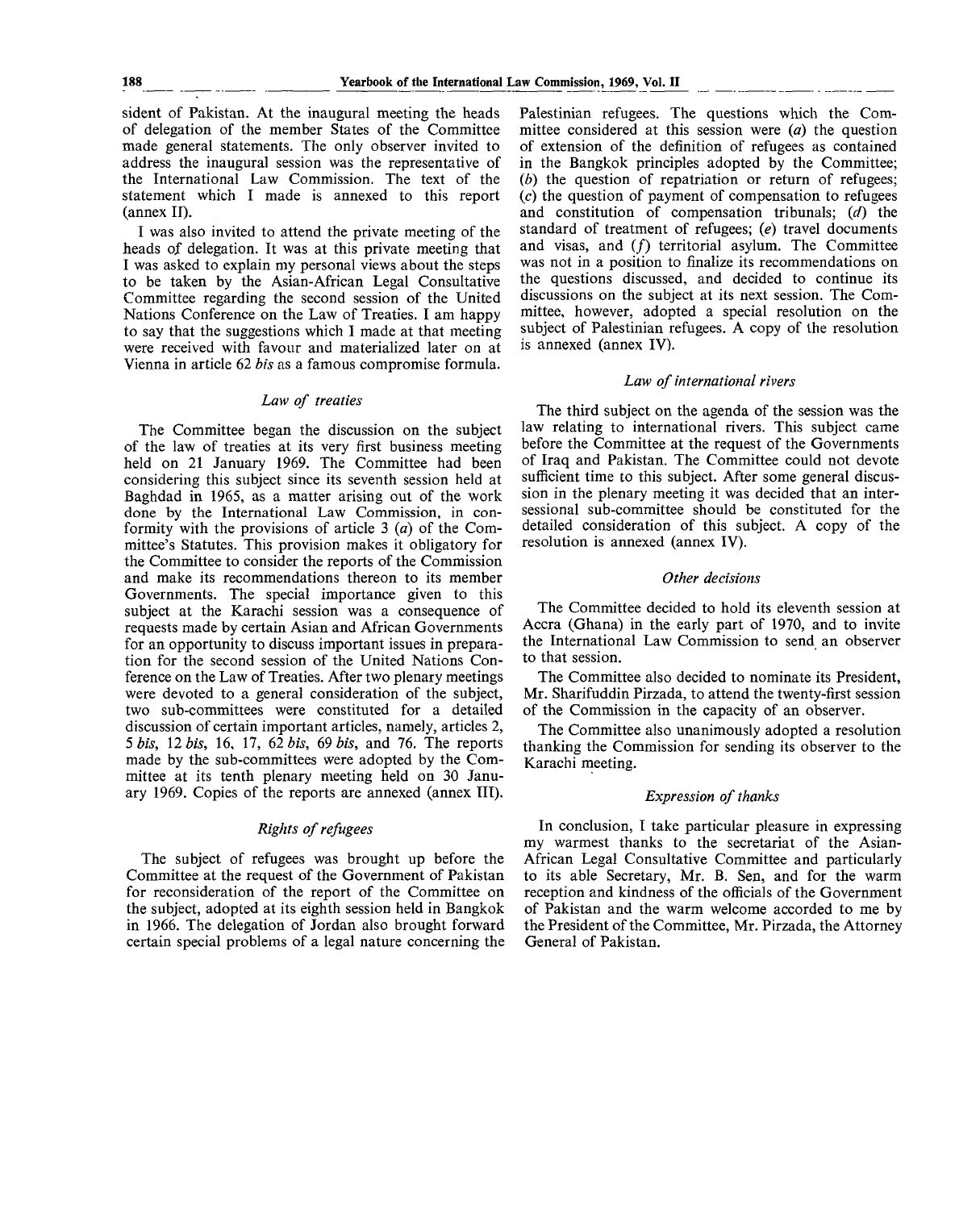#### ANNEXES

### **ANNEX I**

#### **List of delegates and observers at the tenth session of the Asian-African Legal Consultative Committee**

### [not reproduced] \*

### **ANNEX II**

#### **Statement by Mr. Abdul Hakim Tabibi, Observer for the International Law Commission, at the Tenth Session of the Asian-African Legal Consultative Committee**

It is a source of great pleasure, indeed, to speak here on behalf of the International Law Commission which rightly attaches great importance to its relations with your Committee, an institution of brotherhood in legal understanding between the great Asian and African countries.

I feel particularly happy to participate here, in this beautiful city of Karachi, at a time when your Committee is completing and observing its first decade of fruitful endeavours, representing as I do the International Law Commission which is itself marking its twentieth anniversary.

As an Asian jurist interested in the progress of international law, I have followed with close attention the work of your Committee. Its impact on the progressive development of international law and its codification in various organs of the United Nations has been felt. I have every hope that the close contacts and co-operation which exist happily between this Committee and the Commission will serve for the further progress of international law, in order to govern, in a more positive manner, the behaviour of nations.

Before introducing the report of the International Law Commission on the work of its twentieth session,<sup>a</sup> I should like to say a few words about the achievements of the Commission as stated before the twenty-third session of the General Assembly by Mr. Ruda, our Chairman this year. Among the various achievements of the Commission, we can cite only those works which are now universally accepted or are near universal acceptance, such as the four Conventions on the Law of the Sea, the Convention on the Reduction of Statelessness, the Model Rules on Arbitral Procedure, the Vienna Convention on Diplomatic Relations and the Vienna Convention on Consular Relations, the draft Convention on the Law of Treaties; and, finally, the draft Convention on Special Missions. In addition to these works, on the basis of decisions of the General Assembly, other important topics were also dealt with by the Commission such as the draft Declaration on Rights and Duties of States; ways and means for making the evidence of customary international law more readily available; principles of international law recognized in the Charter of the Nürnberg Tribunal and in the Judgement of the Tribunal; international criminal jurisdiction; reservations to the Convention on the Prevention and Punishment of the Crime of Genocide; the question of defining aggression; and finally the draft Code of Offences against the Peace and Security of Mankind. This is **a** clear balance-sheet in favour of the Commission, in whose work in the last twenty years sixty-four elected jurists from forty-three countries have participated.

It was with this background that the International Law Commission met in Geneva from 27 May to 2 August 1968 and discussed various topics **of** which the following were the most important: succession of States and Governments in respect of treaties and also in respect of matters other than treaties; relations between States and international organizations; the most-favoured-nation clause and, finally, the review of the Commission's programme and methods of work.

As regards the topic of succession of States and Governments, which has already been on the agenda of the Commission for some years, both the Special Rapporteurs, namely Sir Humphrey Waldock and Mr. M. Bedjaoui, have submitted their first reports. On the report of Mr. Bedjaoui, entitled "First report on succession of states in respect of rights and duties resulting from sources other than treaties" b because of the breadth and complexity of the question, the Commission favoured the idea of giving priority to one or two aspects for immediate study. After careful consideration the Commission decided to ask the Special Rapporteur to prepare a report on the topic "Succession of States in economic and financial matters" for the next session.

On the report of Sir Humphrey Waldock, entitled "First report on succession of States and Governments in respect of treaties",<sup>d</sup> the Commission noted the view of the Special Rapporteur, that he was casting his work in the form of draft articles on the model of a Convention "in order to provide the Commission with specific texts on which to focus the discussion and in order to clarify the issues",<sup>e</sup> but the Rapporteur stressed that he had not intended in any way to anticipate the ultimate decision of the Commission on this point. Finally, the Commission deemed it desirable to continue in 1969 its study on succession in respect of treaties. <sup>f</sup> With regard to the topic entrusted to Mr. Bedjaoui, the Commission will give priority to its consideration in 1970. The Commission also made a great deal of progress on the topic of relations between States and inter-governmental organisations, on which the Special Rapporteur, Mr. Abdullah El-Erian, presented his third report entitled "Third report on relations between States and inter-governmental organisations",<sup>g</sup> containing a full set of draft articles, with commentaries. On 31 July 1968, the Commission adopted a provisional draft of twenty-one articles.<sup>h</sup> The Commission decided to transmit the provisional draft of these articles through the Secretary-General to Governments for their observations.

The Special Rapporteur, Mr. Endre Ustor, submitted a working paper giving an account of the work undertaken by him on the topic of the most-favoured-nation clause entitled "The mostfavoured-nation clause in the law of treaties".<sup>1</sup> The Commission, after considering this working paper and a questionnaire, and recognising the fundamental importance of the role of the mostfavoured-nation clause in the domain of international trade, instructed the Special Rapporteur to explore the major fields of application of the clause.<sup>j</sup>

As regards the review of the Commission's programme and methods of work, the Commission, on the basis of twenty years of experience and a study prepared by the Sccretariat, made a careful review of the question. This question has been described fully in chapter V of the report of the Commission presented to the General Assembly this year.<sup>k</sup> Your study of this issue and your views on the Commission's future work will be greatly appreciated.

- 6  *Ibid.,* document A/CN.4/204, p. 94.
- <sup>c</sup> *Ibid.*, document A/7209/Rev.1, p. 221, para. 79.
- \* *Ibid.,* document A/CN.4/202, p. 87.
- e  *Ibid.,* document A/7209/Rev.l, p. 221, para. 84.
- f  *Ibid.,* document A/7209/Rev.l, p. 224, paras. 103 and 104.
- « *Ibid.,* document A/CN.4/203 and Add. 1-5, p. 119.
- h  *Ibid.,* document A/7209/Rev.l, p. 194, para. 21.
- <sup>1</sup> *Ibid.*, document A/CN.4/L.127, p. 165.
- *j Ibid.*, document A/7209/Rev.1, p. 223, para. 93.
- k  *Ibid.,* p. 223.

<sup>\*</sup> For the list, see the mimeographed version of the present document, annex A.

a  *Yearbook of the International Law Commission, 1968,* vol. II, document A/7209/Rev.l, p. 191.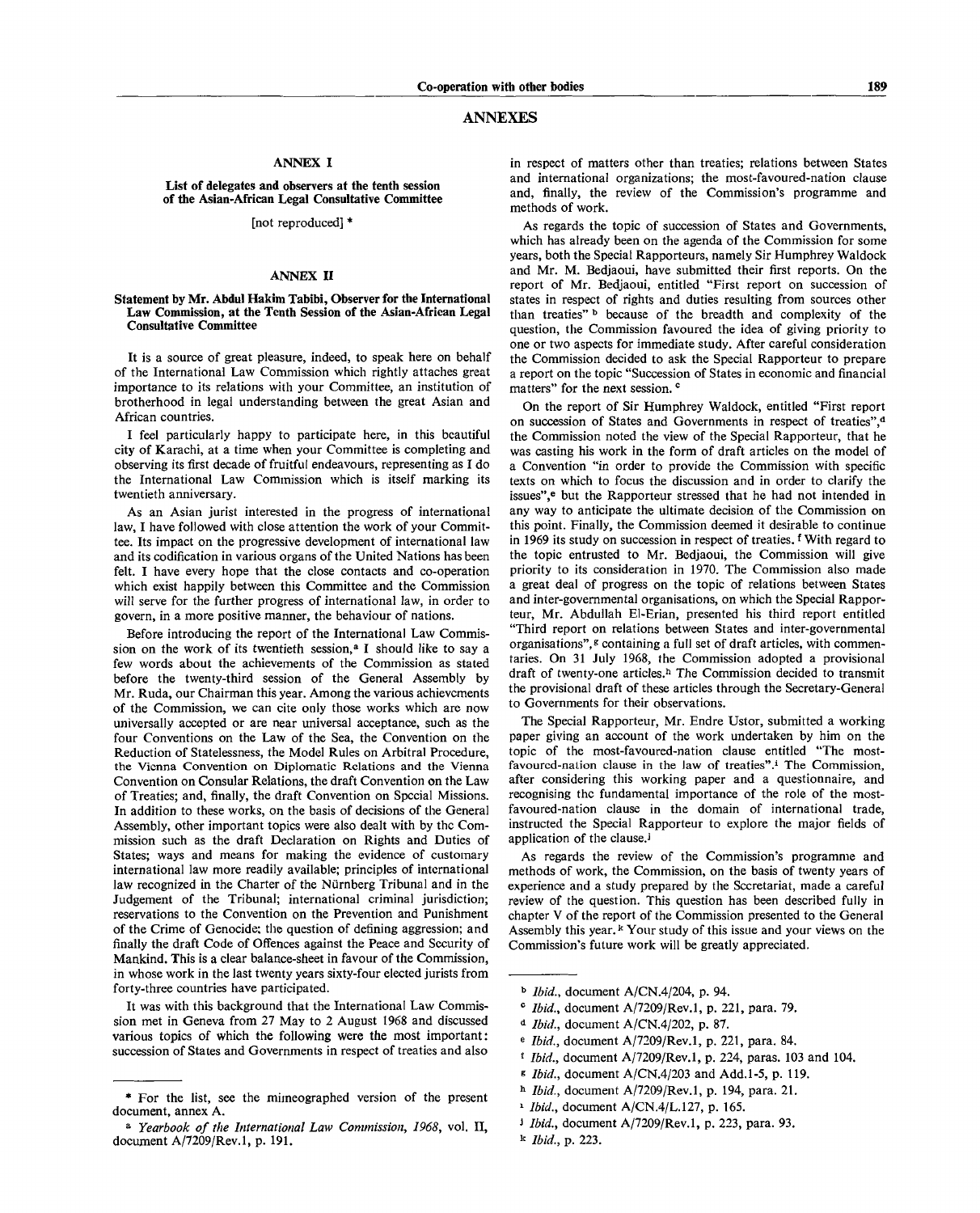Finally, I wish to mention that this year [1969] is the most important year for all of us, because the second session of the Vienna Conference will adopt the Convention on the Law of Treaties. The adoption of this historical document will be another legal milestone, which will solve international discord and enhance friendship between nations.

I hope that the participants in the Asian-African Legal Consultative Committee will do their utmost to make the second session of the Vienna Conference a success, because it is in the interest of us all.

### **ANNEX m**

### **1. Report of the First Sub-Committee on the Law of Treaties**

#### PART I

1. The First Sub-Committee on the Law of Treaties at its first meeting considered the question of the admission of observers to its meetings and agreed to allow the observers from the Asian-African countries attending the tenth session to participate fully in its deliberations.

2. At its first, second, third and fourth meetings the Sub-Committee considered the question of article 62 *bis,* proposed by thirteen Powers at the first session of the United Nations Conference on the Law of Treaties  $\frac{1}{2}$  for inclusion in the Convention after article 62.

3. The Sub-Committee first took up the question whether it was sufficient to have just article 62, or whether it was necessary to go beyond the said article. Opinion was evenly divided between those who regarded article 62 as sufficient and those who were prepared or considered it necessary to go beyond it.

4. The Sub-Committee then considered the possibility that circumstances at the second session of the Vienna Conference might make it necessary to go beyond article 62, and what the position of the States should be if circumstances so required. It was the unanimous opinion of the Sub-Committee that under such circumstances all States should be prepared to go beyond article 62.

5. Thereupon, the Sub-Committee considered the question to what extent, and in what form, a provision beyond article 62 would be acceptable:

(a) A majority of the delegates and observers were of the opinion that a machinery for settlement of disputes arising under part V of the Convention on the Law of Treaties should be provided in an optional protocol.

(6) Some delegates and observers took the view that there should be an obligation to choose at least one compulsory method of settlement.

(c) Some delegates and observers were of the view that a formula could be sought along the lines of the proposed article 62 *bis,* with the possibility of entering reservations, opting out or contracting out.

*(d)* A few others found article 62 *bis* acceptable as it was, and

*(e)* A few expressed the view that the jurisdiction of the International Court of Justice should also be included.

6. Various proposals and views were then put forward and discussed in the Sub-Committee in order to bring together the different viewpoints. The proposals that were submitted are annexed hereto and may be summed up as follows:

 $(a)$  There should be an optional protocol providing for compulsory settlement of disputes (conciliation, arbitration and adjudication by the International Court of Justice), together with an optional or a reservation clause enabling the parties to the Convention to specify, or to exclude, any particular compulsory mode of settlement.

*(b)* An article should be included in the Convention imposing an obligation on the parties to settle any disputes arising from the application of part V of the Convention on the Law of Treaties by choosing any one method of compulsory third-party settlement, namely, conciliation, arbitration or adjudication, to cover those cases where the parties had been unable to agree, as provided in article 62, upon any means of reaching a solution. The choice should be specified in the relevant treaty.

(c) Article 62 *bis* should be included in the Convention on the Law of Treaties subject to the following provisions:

- (i) Parties may *opt out* of its provisions, in full or in part, by making a declaration at the time of signing, ratifying or acceding to the Convention on the Law of Treaties to that effect, or at the time of concluding a treaty,
- (ii) Parties may *contract out* of its provisions, in whole or in part, with respect to a particular treaty. (The parties would thus be bound by article 62 *bis* if they were not able to agree to any modification thereof.)

All the aforesaid formulae referred to future treaties only and sought to exclude existing treaties.

7. The Sub-Committee then agreed that these formulae should be submitted to the Governments of member States to be considered by them in their efforts to find a compromise formula on the matter at the coming second session of the Vienna Conference.

#### *New Article 76"°*

8. At its fifth meeting the Sub-Committee took up the question of the proposed new article 76 dealing with the settlement of disputes relating to interpretation and application of the provisions of the Convention. With a few exceptions, it was the opinion of the Sub-Committee that the proposed article, in its present form, was unacceptable.

9. Some delegates and observers were in favour of distinguishing between disputes, covered by part V, and those relating to interpretation and application of other provisions of the Convention. Others were of the view that both categories of disputes could be settled in an identical manner.

10. A large majority was of the opinion that machinery for settlement of disputes relating to the interpretation and application of the provisions of the Convention other than those arising from part V, should be provided in an optional protocol providing for a single machinery or one consisting of two parts providing for different machinery depending upon whether or not a distinction was to be made between disputes covered by part V and those relating to interpretation and application of other provisions of the Convention. Some delegates and observers also referred to the need to exclude adjudication by the International Court of Justice from such a protocol, or to include in it a reservation clause or an opting out clause.

11. A few delegates and observers emphasised the necessity for compulsory settlement of disputes relating to interpretation and application and considered inclusion of compulsory adjudication by the International Court of Justice necessary.

12. Three delegates reserved their respective Government's position on the proposed article 76.

13. All the delegates and observers, however, recognized the interdependence of solutions in regard to articles 62 *bis* and 76, and the influence of either of them upon the other.

a  *Official Records of the United Nations Conference on the Law of Treaties, Documents of the Conference,* document A/CONF.39/14,

para. 583 *(b). Ibid.,* paras. 690-692.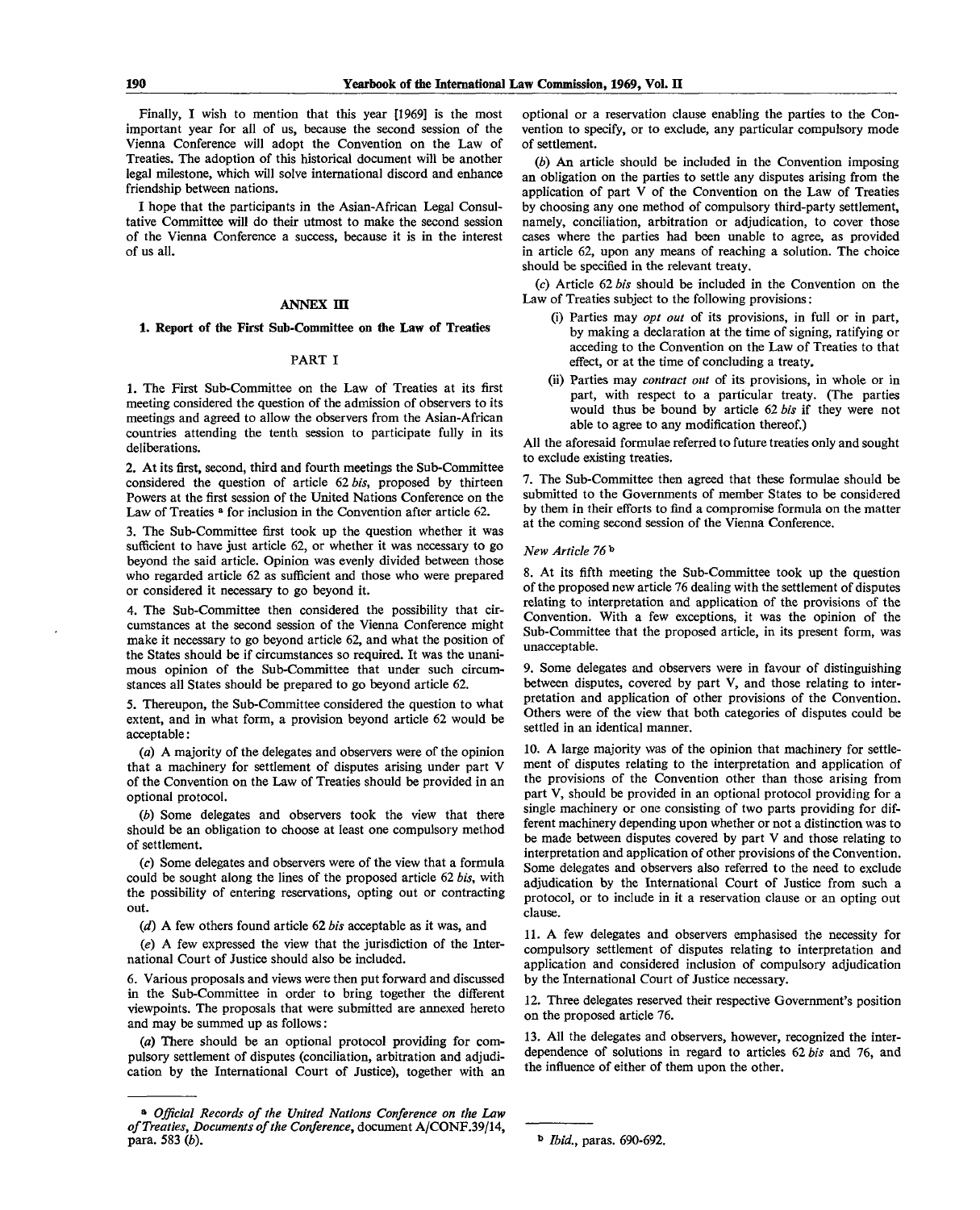### PART II

### *Article 5* bis c

14. The Sub-Committee discussed the proposed article 5 *bis* at its sixth and seventh meetings.

15. Virtually all delegates and observers supported the principle of universality. A majority of the delegates and observers supported the inclusion of the principle only of present article 5 *bis,* while some could accept article 5 *bis* as at present drafted. Some delegates and observers were not in favour of article 5 *bis* or a variant thereof, on the ground that it would create practical difficulties.

16. A large majority of delegates and observers were willing to accept the term "general multilateral treaty". Some of these delegates and observers would like to see a clearer definition of the term, while some others made it a condition of acceptance that a clearer definition be arrived at.

17. A majority of the delegates and observers, while recognising the existence of restricted multilateral treaties had reservations regarding the inclusion of a provision in the Convention on the subject. Some delegates and observers were opposed to the definition of this term on the ground that it was redundant.

18. The views referred to above may be summed up as follows:

- *(a)* The Convention should include a provision in regard to universal participation in general multilateral treaties, with or without definition of a general multilateral treaty.
- *(b)* The Convention should include such a provision, without a definition of a "restricted multilateral treaty".
- (c) The Convention should include such a provision together with a definition of "general multilateral treaty". A few of the delegates and observers in this category found the definition proposed by eight Powers at the first session of the Vienna Conference<sup>d</sup> to be acceptable, while others preferred to have a clearer definition.
- *(d)* There should be only a clearer definition of "restricted multilateral treaty". One observer reserved the position of his Government in the matter of definition of "restricted multilateral treaty".
- (e) The Conference should adopt a declaration on the principle of universality and in each specific treaty, a solution could be provided in the relevant final clauses, depending on the intention of the parties.
- $(f)$  The Convention should neither include a provision in regard to universal participation in general multilateral treaties, nor a provision regarding restricted multilateral treaties.

19. Without prejudice to their respective positions on article 5 *bis,* all delegates and observers reached the consensus that no definitions of "general multilateral treaty" and "restricted multilateral treaty" should be included in article 2 of the Convention.

#### PART III

### *Final clauses including the question of applicability of the Convention*

20. The Sub-Committee first discussed the question whether it should be open to all States to become parties to the Convention on the Law of Treaties, which was a question apart from that of including in the Convention a provision on the lines of present article 5 *bis.*

21. With a few exceptions all delegates and observers were in favour of including a provision in the final clauses whereby it would be open to all States to become parties to the Convention on the Law

of Treaties. In this context, two suggestions were made for avoiding any practical difficulties that might arise from the inclusion of such a provision. One suggestion was to have a system of multiple depositaries. The other was that, while providing for only one depositary—the United Nations Secretary-General—the Convention should also include a declaration or proviso to the effect that recognition of one State by another would not be implied solely from the fact that both were parties to the Convention. Most of the delegates who supported the inclusion of an all-States formula in the Convention had an open mind on the two suggestions, with several delegates tending to favour the multiple depositaries system. Some delegates expressed the view that a provision regarding nonrecognition (contained in the second suggestion) was superfluous since under the existing international law, recognition could not be implied from common participation in a multilateral treaty of this character.

22. One delegation supported a multiple depositaries system linked with a non-recognition provision. Two delegations formally reserved their positions. Another delegation indicated that it had had no time to consider the question and thus could not express its view at the present time.

23. One delegation favoured the incorporation of the "Vienna formula" in the Convention (i.e. leaving the Convention open only to States Members of the United Nations, members of the specialized agencies and the International Atomic Energy Authority, States parties to the Statute of the International Court of Justice and those States invited by the United Nations General Assembly to become parties thereto).

24. The question whether all the provisions of the Convention would be prospective in application was raised. Without prejudice to the application of other provisions of the Convention it was the general opinion that articles 62 *bis* and 76, if adopted, would be prospective in application.

25. The number of ratifications required for the entry into force of the Convention was also discussed briefly and there was general agreement that in that regard the customary practice with regard to multilateral conventions concluded under the auspices of the United Nations should be followed.

### *Proposals submitted to the First Sub-Committee on the question of article 62 and the proposed article 62* bis

1. There should be an optional protocol on the question of settlement of disputes under part V of the Convention drawn up along the lines of the proposed article 62 *bis* as set out in the thirteen-Power proposal,<sup>e</sup> and also providing for compulsory adjudication by the International Court of Justice. The said optional protocol should provide for an option enabling the States to specify any of the three modes of settlement (compulsory conciliation, compulsory arbitration and compulsory adjudication) at the time of signing the protocol.

2. There should be an optional protocol on the question of settlement of disputes under part V of the Convention. The contents of the protocol should be exactly along the lines of article 62 *bis* as proposed by the thirteen Powers.

### 3. *62* bis *as contained in the thirteen-Power amendment, together with the following proviso:*

"Provided that in any treaty any contracting' party may expressly indicate its unwillingness to be bound by article 62 *bis* or any part thereof, or with the agreement of the other party or parties, agree on any of the methods specified therein for compulsory settlement of disputes."

c  *Ibid.,* paras. 67-69.

d *Ibid.*, para. 35 (*ii*) (*b*).  $\qquad \qquad$  *Ibid.*, para. 583 (*b*).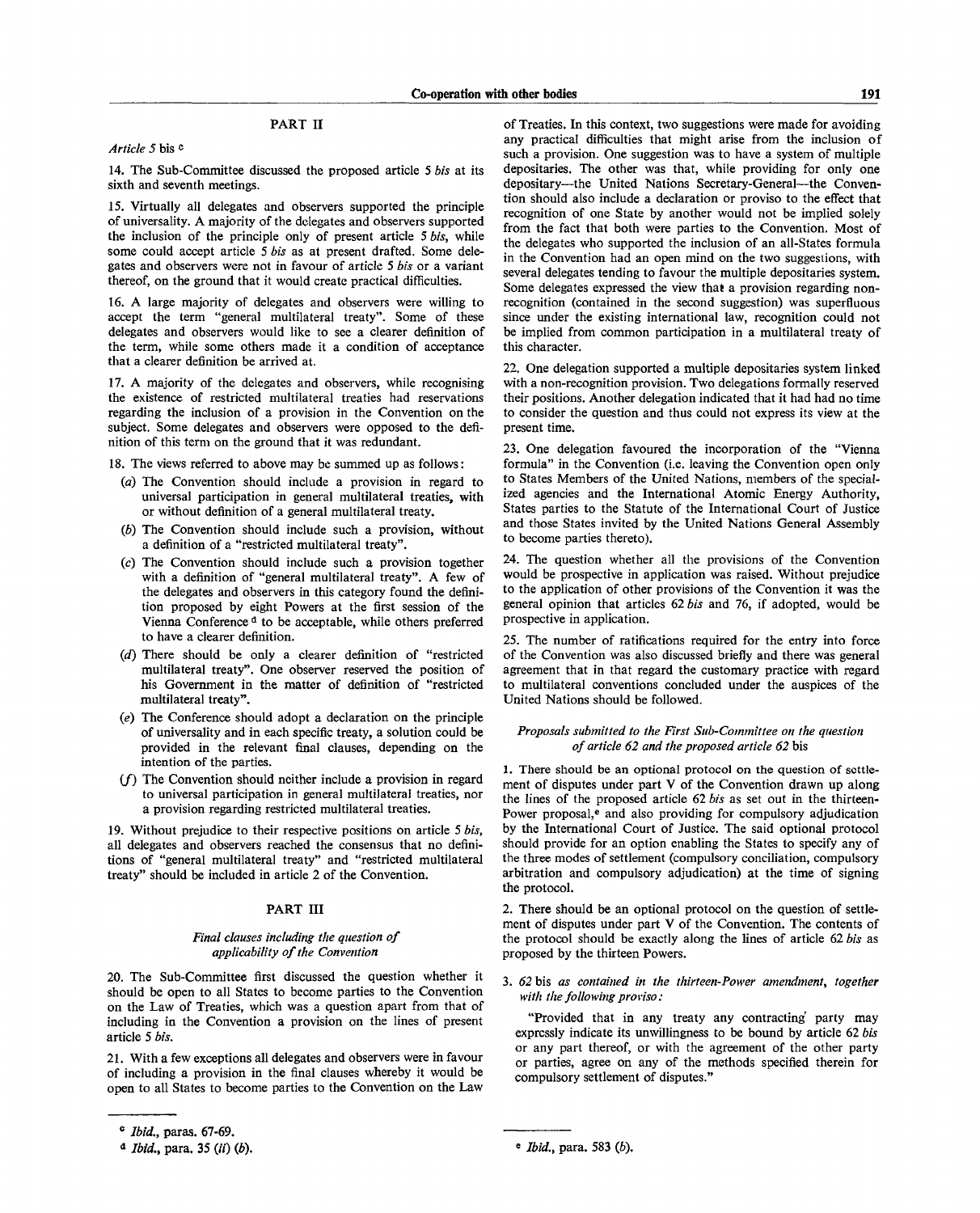- 4. Article 62 *bis* should be included in the Convention on the Law of Treaties subject, if necessary, to the following provisions:
	- (a) Parties may *opt out* of its provisions, in full or in part, by making a declaration at the time of signing, ratifying or acceding to the Convention on the Law of Treaties to that effect.
	- *(b)* Parties may *contract out* of its provisions, in full or in part, while concluding a treaty. (This would imply that parties will be bound by article 62 *bis* if they are not able to agree to any modification thereof.)

5. An article providing for compulsory conciliation should be included in the Convention. In addition, there should be an optional protocol providing for compulsory arbitration and adjudication.

6. *(a)* (i) If the parties have been unable to agree, as provided in article 62, upon any means of reaching a solution to their dispute within four months following the date on which the objection was raised, they shall solve the dispute by any one of the following methods: conciliation, arbitration and adjudication by the International Court of Justice,

(ii) The parties shall choose one of the above methods by mutual consent. This method shall be specif ed by the parties in their treaty at the time of concluding such treaty, though they may have recourse to any of the remaining two methods at any time subsequently if the parties so wish.

(iii) The parties or any of them may then request the Secretary-General of the United Nations to set in motion the relevant procedure specified in the thirteen-Power proposal on article 62 *bis.*

*(b)* If no choice is specified in the treaty, the parties shall be bound to settle their dispute by reference to compulsory conciliation. By agreement, however, they may refer their dispute to compulsory arbitration or adjudication. Alternatively, on failure of a choice by the parties the provisions of of the annex <sup>f</sup> to the proposed article 62 *bis* shall apply.

The procedure regarding compulsory conciliation or arbitration shall be on the lines of the annex to article 62 *bis* or any acceptable variant thereof. In the case of compulsory adjudication the dispute shall be referred to the International Court of Justice on the application of any of the parties within *four* months of the date on which objection was raised.

7. *Paragraph 6 to be added to article 62* bis *as proposed in the thirteen-Power proposal:*

Notwithstanding the provisions of previous paragraphs where in any treaty, it is expressly provided that any dispute arising therefrom shall be settled by any one of the means of compulsory settlement specified in this article, the contracting parties shall settle their disputes in the manner so specified in the treaty.

8. The Convention on the Law of Treaties should include an article along the lines of the thirteen-Power draft of article 62 *bis* providing for the automatic conciliation and arbitration of disputes arising under part V of the Convention, and for the payment by the United Nations of the expenses of conciliation commissions and arbitral tribunals.

The aforesaid article could, in addition, contain two other provisions:

*(a)* The settlement mechanism would apply only to treaties that enter into force after the entry into force of the Convention on the Law of Treaties, subject, however to the right of parties to a treaty concluded prior to the entry into force of the Convention, to apply the mechanism to disputes in relation to that treaty, by unanimous agreement. *[May be omitted if the principle is covered in a more general provision of the Convention]*

- *(b)* The parties to any treaty may by unanimous agreement decide:
	- (i) to exclude from operation of the settlement mechanism, all or any specified disputes arising out of a particular treaty, and to subject them to some other specified mode of settlement; and
	- (ii) to vary, in relation to that particular treaty, the mode of constitution of the commission or tribunal provided for under the article.

#### **2. Report of the Second Sub-Committee on the Law of Treaties**

The Second Sub-Committee on the Law of Treaties was set up by the Committee at its second plenary meeting to consider the question of the law on treaties. It consisted of the delegates of Ceylon, Ghana, India, Indonesia, Japan, Pakistan and the United Arab Republic. The delegate of the United Arab Republic acted as its Chairman. The Second Sub-Committee's terms of reference comprised consideration of articles 2, 12 *bis,* 16, 17, 69 *bis* and the question of a provision for contracting out of the Convention. It held four meetings and arrived at the following conclusions:

#### I. *Article 2 s*

The Sub-Committee had extensive discussions on article 2. The principal points of agreement which emerged may be stated as follows:

- (a) The definition of the term "Treaty" in sub-paragraph  $(a)$  of paragraph 1 of article 2, as drafted by the International Law Commission should be maintained. The amendment tabled by Ecuador<sup>h</sup> seems unnecessary because the conditions of validity are fully covered by other articles of a substantive nature providing that the Treaty must be "freely consented to", "concluded in good faith", and that its object is "licit". While agreeing that the amendment by Ecuador was unnecessary, the delegates of Japan and the United Arab Republic stressed that they did not favour the introduction into a definition of the term "Treaty" of substantive elements which were to be covered in part V of the draft Convention. The delegate of Pakistan, while agreeing that the amendment in question was unnecessary, emphasised the importance of the amendment in case articles 49 and 50 of the draft Convention were not finally adopted. In his opinion, the inclusion of the words "freely consented to", "concluded in good faith" and "licit object" were essential elements for the existence of a valid treaty in accordance with the general principles of law. As regards the amendment by Malaysia and Mexico, <sup>i</sup> the delegate of the United Arab Republic pointed out that his delegation was in favour of the amendment because in his opinion it would be more precise to define the term "Treaty" as an international agreement "which establishes a legal relationship between the parties" in order to exclude explicitly the category of "gentleman's agreement" which was not binding legally or generalized agreement which was not binding legally even though concluded between States. But the majority of the members of the Second Sub-Committee considered that the Malaysian and Mexican amendment added nothing new to the text, and that consequently there was no need to include in the text an explicit reference to the intention of creating a legal relationship.
- *(b)* The definition of the term "general multilateral treaty" in a new sub-paragraph to be inserted between sub-paragraphs *(a)* and *(b)* of paragraph 1 of article 2 was proposed at Vienna by an amendment*'* moved jointly by eight States including three Asian and African States (Democratic Republic of the

<sup>\*</sup> *Official Records of the United Nations Conference on the Law of Treaties, Documents of the Conference,* document A/CONF. 39/14, para. 583 *(b).*

<sup>\*</sup> *Ibid.,* para. 33.

<sup>»</sup> *Ibid.,* para. 35 (i) (c).

<sup>1</sup>  *Ibid.,* para. 35 (i) (e).

J *Ibid.,* para. 35 (ii) *(b).*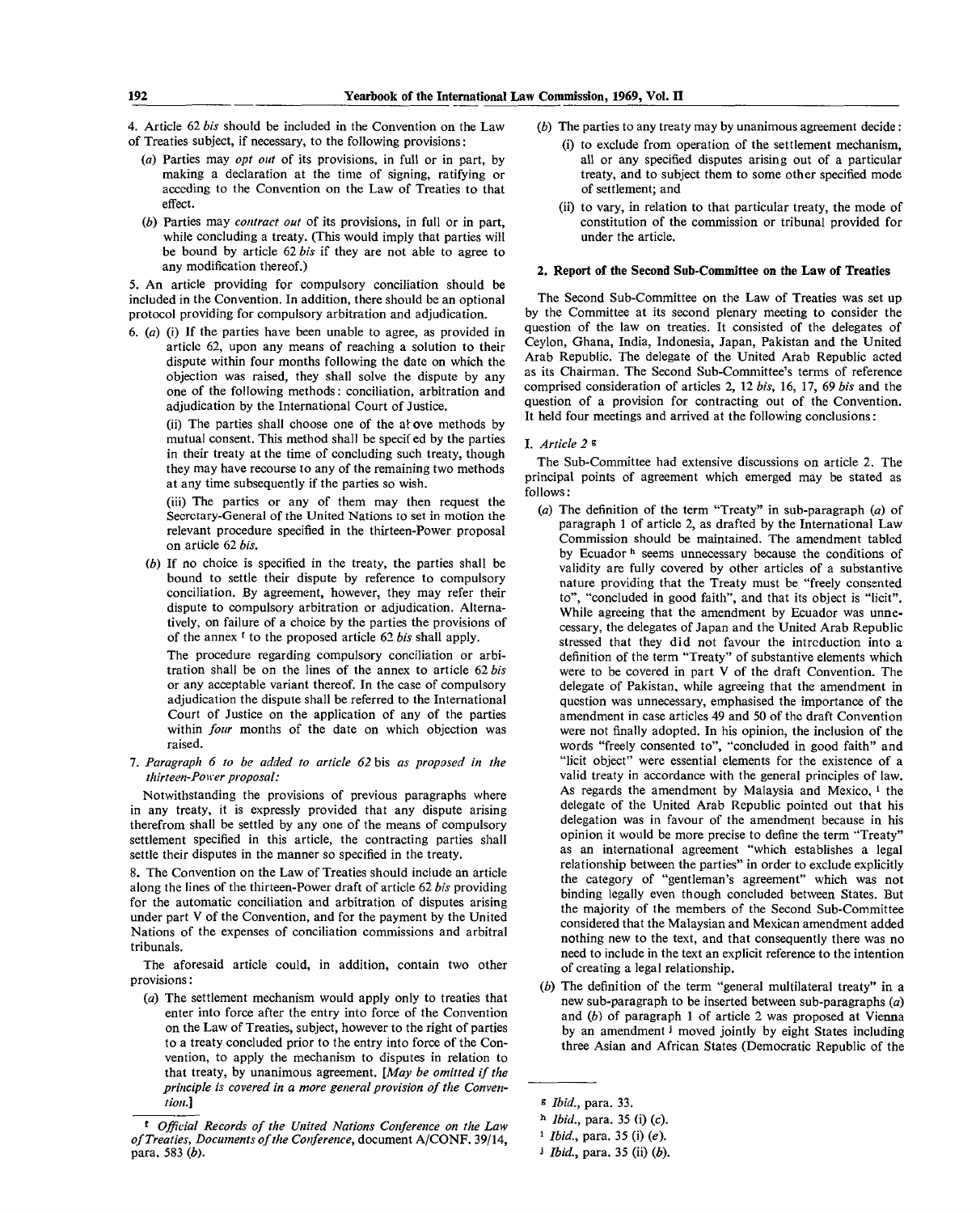Congo, United Arab Republic and the United Republic of Tanzania). In the view of the sponsors of the amendment, the inclusion of a definition of the term "general multilateral treaty" was necessary in order to take into account the increasingly important role played by those treaties which were constantly increasing in number and importance and related to matters of concern to the whole community of States. Most of the delegates emphasized that they were not yet convinced whether any useful purpose would be served by including in the draft Convention a definition of the term "general multilateral treaty". First of all, such a definition might raise the question of distinguishing it from a "restricted multilateral treaty" which might not be so easy to do. Secondly, if the purpose was to emphasize that the conclusion of certain treaties might be open to all States, that was an independent subject and could be taken care of by adopting article 5 *bis.* The Indonesian delegate expressed the view that his delegation had no objection to the definition of the term "general multilateral treaty". The majority of members of the Second Sub-Committee took the view that although there was no doubt about the existence of such treaties relative to the world public order, it would be preferable not to include in article 2 a definition of the term "general multilateral treaty". Even if the principle of universality embodied in article 5 *bis* Even if the principle of universality embodied in article 5 bis was adopted, it did not necessarily imply that the category of treaties to which it referred must be previously defined in reaties to which it referred must be previously defined in article 2, such a deunition could hardly be formulated precisely in the draft Convention, as there was no accepted criterion to distinguish between the three categories of treaties, viz., general multilateral treaties, multilateral treaties, and restricted multilateral treaties. The concept of "restricted multilateral treaty" had been introduced by the French delegation at Vienna, $k$  as a particular concept in contradistinction to the concept of "general multilateral treaty". The distinction was mainly of a doctrinal nature, and it would be more appropriate to improve the drafting of article 5 bis (if the First Sub-Committee agreed that it should be adopted) without defining in article 2 the category of treaties in which all States had the right to participate. (This question should be considered along with the report of the First Sub-Committee<br>on article 5 *bis.*)

(c) The definition of the term "restricted multilateral treaty" to be inserted in a new sub-paragraph between sub-paragraphs *(d)* and *(e)* of paragraph 1 of article 2 was proposed at Vienna by the delegate of France and was supported by some Asian and African States e.g. Syria, Kenya, Central African Republic and Mali. During the discussion on this question in the Second Sub-Committee the delegates noted that the proposed French amendment to article 2 and to other subsequent articles, tended to generalize a concept which had been implicitly adopted by the International Law Commission in paragraph 2 of article 17.<sup>1</sup> This paragraph stipulates: "When it appears from the limited number of the negotiating States and the object and purpose of the treaty that the application of the treaty in its entirely between all the parties is an essential condition of the consent of each one to be bound by the treaty, a reseivation requires acceptance by all the parties." The derogation from the general rule as formulated in article 17 was justified on the ground that the treaties in question constituted a particular category which by their very nature were restricted to a limited number of States and regulated matters of special interest to those States only. The importance of this category of treaties in the emerging new patterns of regional co-operation and integration was self-evident, and the French amendment could be

regarded from that point of view as useful in adapting international law to the realities of the changing world community. However, the French delegate at Vienna went too far in his attempt to create within the general frame of the draft Convention a special legal régime applicable only to the so-called new category of "restricted multilateral treaties". Consequently, the French delegate wanted to exclude systematically the general rules laid down in articles 8, 12, 26, 36, 37, 55 and 66. The implications of the French conception were not clear beyond doubt and it would detract from the uniformity of the draft Convention. The necessary flexibility could be achieved by introducing in those articles a phrase "unless the treaty otherwise provides". In view of the foregoing reasons, the Second Sub-Comnittee unanimously concluded that it would be unwise to introduce in article 2 a new sub-paragraph defining the term "restricted multilateral treaty". The adoption of article 17, paragraph 2, did not necessarily require the insertion of a generalized definition, which might create further difficulties.

*(d)* The definition of the term "reservation" in sub-paragraph *(d)* of paragraph 1 of article 2 might be maintained as drafted by the International Law Commission.<sup>m</sup> The amendment moved by Hungary at Vienna<sup>n</sup> was unacceptable, as it was intended to include under the concept of "reservation" a totally different category of legal acts which were mere "declarations". The delegate of the United Arab Republic pointed out that declarations did not exclude or vary the legal effect of certain provisions of a treaty and that interpretative statements clarifying a State's position could not be considered as "reservations" within the meaning of the original text. The other delegates raised no objection to the Hungarian amendment.

### II. *Article 12* bis

After a careful study of the new article 12 *bis* proposed by Belgium ° the purpose of which was similar to the new article 9 *bis* proposed by Poland and the United States of America in a joint amendment.<sup>p</sup> namely, to take into account methods other than those specified in articles 10, 11 and 12 by which States expressed their consent to be bound, the Sub-Committee was unanimously of the view that the article as adopted by the Committee of the Whole at the first session of the Vienna Conference, should be adopted without any change. The said article reads as follows:

"The consent of a State to be bound by a treaty may be expressed by a signature, exchange of instruments constituting a treaty, ratification, approval, acceptance or accession, or by any other means if so agreed." <sup>a</sup>

### III. *Articles 16 and 17*

Considering the important and complex questions raised by articles 16 and 17 and keeping in view the necessity of maintaining a balance between the principle of integrity of treaties and the principle of freedom of States to make reservations, the Sub-Committee agreed as follows :

*(a)* Article 16, as unanimously approved by the Committee of the Whole at Vienna,<sup>r</sup> was acceptable. The Second Sub-Committee considered the amendment submitted by Japan, Philippines and the Republic of Korea<sup>s</sup> proposing a collegiate

k  *Ibid.,* para. 35 (vii).

<sup>1</sup>  *Yearbook of the International Law Commission, 1966,* vol. II, document A/6309/Rev.l, part II, p. 179.

m  *Ibid.,* p. 118.

*a Official Records of the United Nations Conference on the Law of Treaties, Documents of the Conference,* document A/CONF.39/14, para. 35 (vi) (e).

<sup>0</sup>  *Ibid.,* para. 104 *(b).*

P *Ibid.,* para. 104 (a).

<sup>1</sup> *Ibid.,* para. 108.

r  *Ibid.,* para. 188.

<sup>3</sup>  *Ibid.,* para. 177 (i) (a).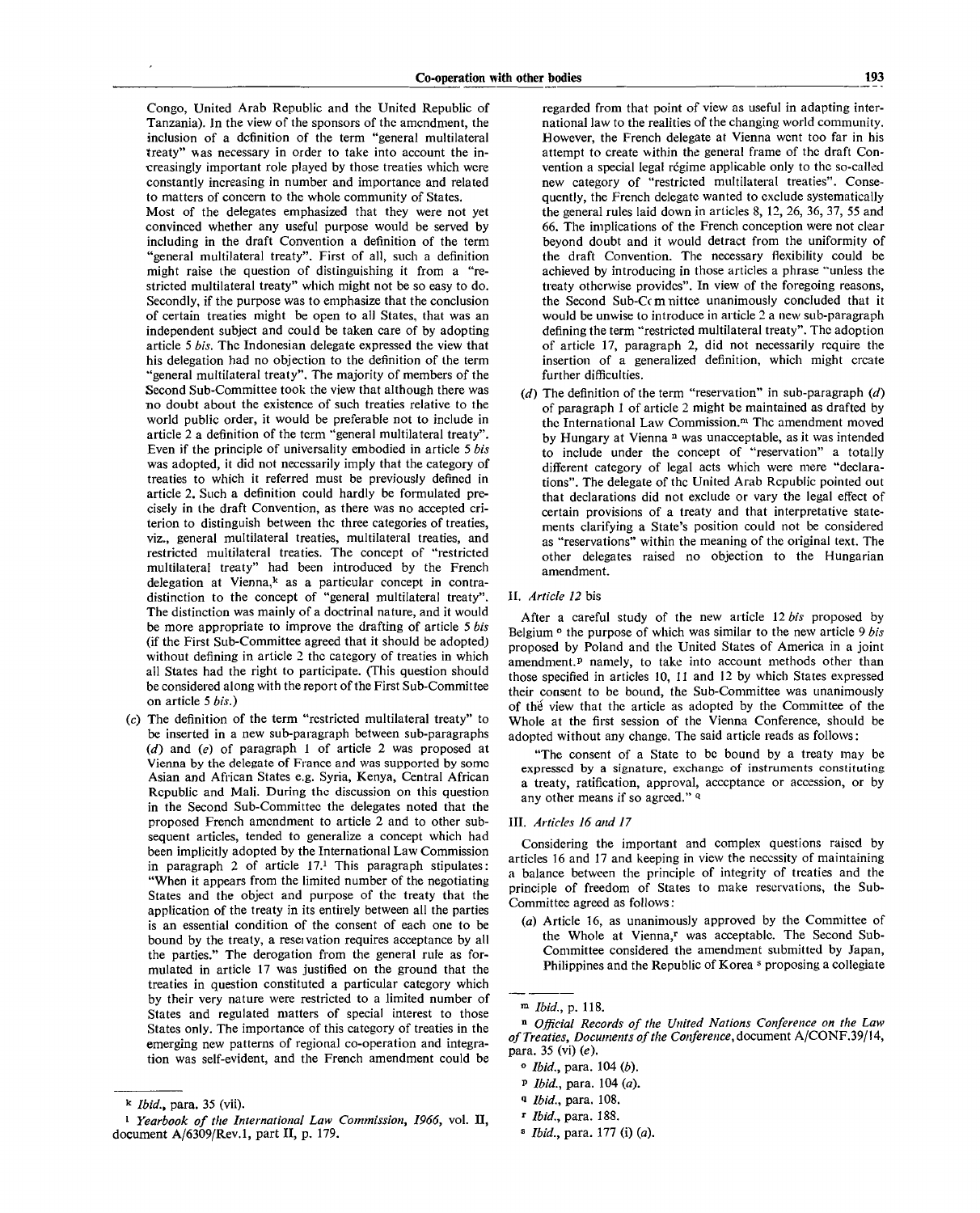system for determining the compatibility of a reservation with the object and purpose of a treaty, as containing a useful innovation in the law of treaties. The majority supported this amendment in principle. The delegate of India was, however, not clear as to how it would function in view of the provisions of article 17 (4) *(a).*

- (6) With regard to article 17, the Second Sub-Committee supported the deletion of the words "or impliedly" from paragraph 1 as they introduced a subjective element and could give rise to uncertainties.
- (c) The majority of the members opposed the amendment moved at Vienna by Czechoslovakia,<sup>t</sup> seeking to replace the words "the treaty" where it first occured, by the words "a general multilateral treaty or other multilateral treaty, with the exception of cases provided for in paragraphs 2 and 3" on the ground that such formulation would reintroduce the doctrinal and unnecessary distinction between "general multilateral treaties" and "restricted multilateral treaties".
- *(d)* The Second Sub-Committee was not in favour of the joint amendment tabled at Vienna by France and Tunisia <sup>u</sup> seeking to replace the original text of Article 17, paragraph 2 by another formulation referring explicitly to the concept of "restricted multilateral treaty" which required, as in the case of reservations to a bilateral Treaty, acceptance by all the contracting States. The non-acceptance of the joint French-Tunisian amendment was a logical consequence of the aforementioned attitude of the Sub-Committee regarding the inadvisability of introducing a definition of the term "restricted multilateral treaty" in article 2.
- (e) The majority of the members of the Second Sub-Committee was not in favour of the amendment moved at Vienna by Switzerland v and by France and Tunisia w to delete paragraph 3 of article 17 dealing with reservations to treaties which were constituent instruments of international organizations. The provisional text of paragraph 3 as suggested by the Drafting Committee and as amended by the Committee of the Whole, was acceptable.
- (f) The majority of the Second Sub-Committee was not in favour of the proposed amendment to paragraph 4 of article 17 submitted by Czechoslovakia, $x \overline{y}$  Syria  $\overline{y}$  and the Soviet Union<sup>2</sup> and embodying the principle that a treaty enters into force between a reserving State and an objecting State, unless the objecting State expressly declares to the contrary. The original text of paragraph 4 *(b)* avoided the creation of a complex situation with regard to the application of treaties by assuming that the objection to a reservation precluded, in principle, the entry into force of the treaty between the objecting and reserving States.
- *(g)* The Second Sub-Committee unanimously approved the amendment submitted by the delegate of the United States of America aa at Vienna to insert the words "unless the Treaty otherwise provides" in paragraph 5 of article 17. This Amendment introduces a certain flexibility missing in the International Law Commission's text, as it gave to the negotiating States the power of stipulating in the treaty itself a period shorter or longer than twelve months.

### \* *Official Records of the United Nations Conference on the Law of Treaties, Documents of the Conference,* document A/CONF. 39/14, para. 179 (ii) *(a).*

- u *Ibid.,* para. 179 (iii) *(a).*
- v *Ibid.*, para. 179 (iv) (b).
- w *Ibid.,* para. 179 (iv) (c).
- x *Ibid.,* para. 179 (v) *(a).*
- *v Ibid., para.* 179 (v) (b).
- z  *Ibid.,* para. 175 (a).
- aa *Ibid.*, para. 179 (vi) (a)

### IV. *Article 69* bis

The delegates of Ghana, India and Indonesia approved the adoption of the proposed new article 69 *bis* stipulating that "the severance or absence of diplomatic or consular relations between two or more States does not prevent the conclusion of treaties between those States..." bb According to them, the article confirmed the exising international practice and reaffirmed the principle adopted in article 60 by extending it to cover not only pre-existing treaties but also agreements to be concluded in spite of severance or absence of diplomatic or consular relations.

The delegates of Ceylon, Japan, Pakistan and the United Arab Republic expressed the opinion that there was no need for the inclusion of article 69 *bis* because its substance was irrelevant to the law of treaties. The delegate of the United Arab Republic further expressed the view that the rule stated in article 69 *bis* concerned mainly the questions of diplomatic relations and the legal effect of non-recognition, which could better be left to the State practice.

The observer for Cambodia pointed out that in spite of the fact that his country used to conclude international agreements with non-recognised States or Governments, he would be more favourable to the deletion of article 69 *bis* for the reasons mentioned by the majority of members of the Second Sub-Committee.

### V. *The question of a provision for contracting out of the Convention*

After a lengthy discussion in which observers from Cambodia, the American Society of International Law and the Federal Republic of Germany branch of the International Law Association participated, the Second Sub-Committee expressed the following views:

- *(a)* The Convention on the Law of Treaties was to be considered as a law-making treaty which was intended to govern future treaties to be concluded between the States parties to the Convention.
- *(b)* It would be desirable to emphasise that treaties concluded between States parties to the Convention might derogate from the rules laid down therein only in so far as such derogation was expressly or implicitly permitted in the respective articles of the Convention.

The delegates of Ghana and Japan emphasized that the word "impliedly" should be interpreted to cover the cases where derogation was permitted in the light of the nature or the object and purpose of the particular provisions of the Convention.

The delegate of India pointed out that the Convention on the Law of Treaties embodied two types of provisions viz., fundamental provisions and provisions of a procedural nature. The question of contracting out in regard to fundamental provisions should normally not arise. Such provisions should be mentioned in a separate article. The provisions might include, for example, article 23 and part V of the draft Convention. The obligations in regard to the fundamental provisions of the Convention could be enlarged by agreement but they could not be restricted, unless the Convention allowed it expressly or impliedly, such as in an article on reservations. The Convention should also contain a review clause providing for review of the Convention after ten years at the request of a specified number of States.

#### **ANNEX IV**

### **Resolutions adopted by the Asian-African Legal Consultative Committee**

*Resolution No. X (8)*

*The Committee,*

*Considering* that the Government of the United Arab Republic by a reference made under article 3 *(b)* of the Statutes, had requested

*Ibid.,* para. 558.